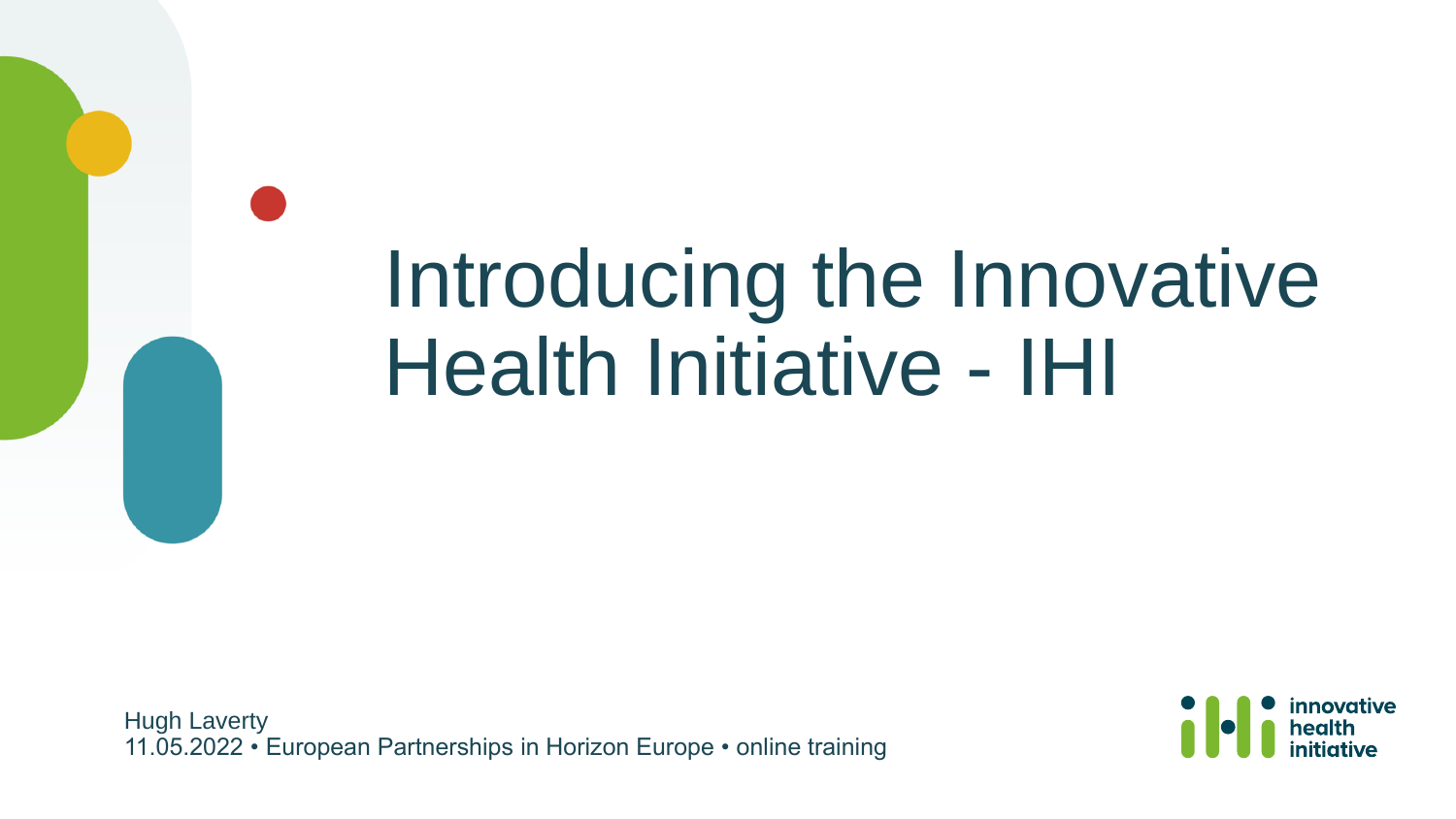

**IHI IS EUROPE'S NEW PARTNERSHIP FOR HEALTH**  IHI is a collaboration between the EU and the biopharmaceutical, biotechnology, digital health and medical technology sectors, as well as academics, patients, regulators and other healthcare professionals.

#### IHI will build on the extensive experience of **IMI's 14 years and** almost 200 projects

to build an interdisciplinary, sustainable, patient-centric health research partnership to help transform patients' lives.

The industry members that make up the new partnership are:

#### **COCIR**

**EFPIA** 

#### **EuropaBio**

**MedTech Europe Vaccines Europe** 

The public member in the partnership is the European Union, represented by the European Commission

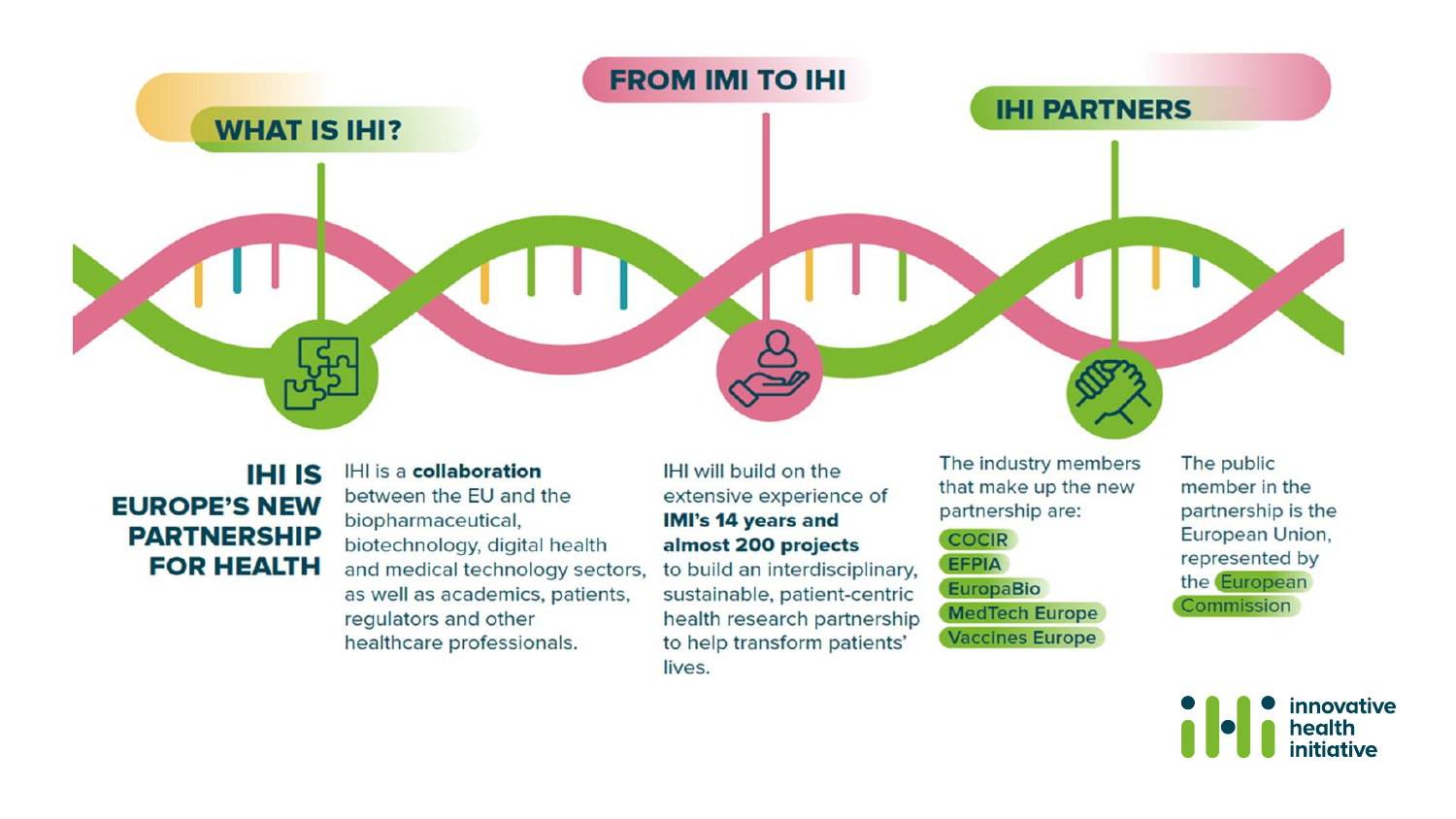

- The way we're governed will change.
- The scope of the partnership is broader than IMI as it will cover the entire continuum of care.
- There will be new, specific objectives that align with the EU's latest health policy strategies.
- Funding comes equally from the public and industry partners.
- Calls for proposals will be open and competitive.
- Projects started under IMI will be managed by IHI.
- A new Strategic Research and Innovation Agenda
- The Science and Innovation Panel

#### ●Budget of **EUR 2.4 billion**

- $\circ$  up to EUR 1.2 billion provided by the European Union (Horizon Europe Health Cluster),
- $\circ$  at least EUR 1.2 billion provided by the member industry associations and Contributing Partners

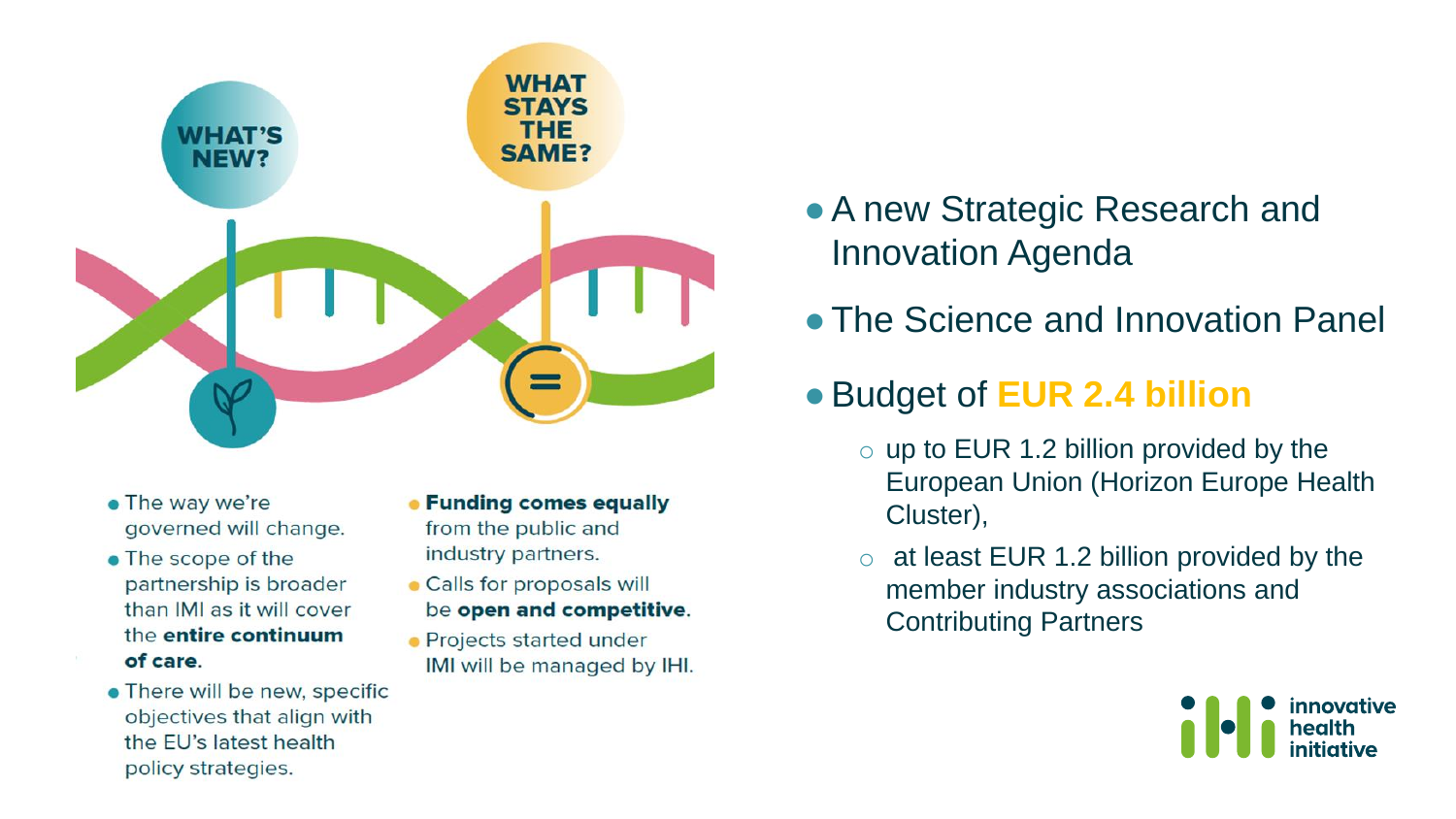# IHI´s general objectives

IHI's objectives are set out in the legislation creating IHI Our general objectives are to:

- turn health research and innovation into **real benefits for patients and society;**
- deliver safe, effective health innovations that **cover the entire spectrum of care** – from prevention to diagnosis and treatment – particularly in areas where there is an unmet public health need;
- make Europe's health industries globally **competitive**.

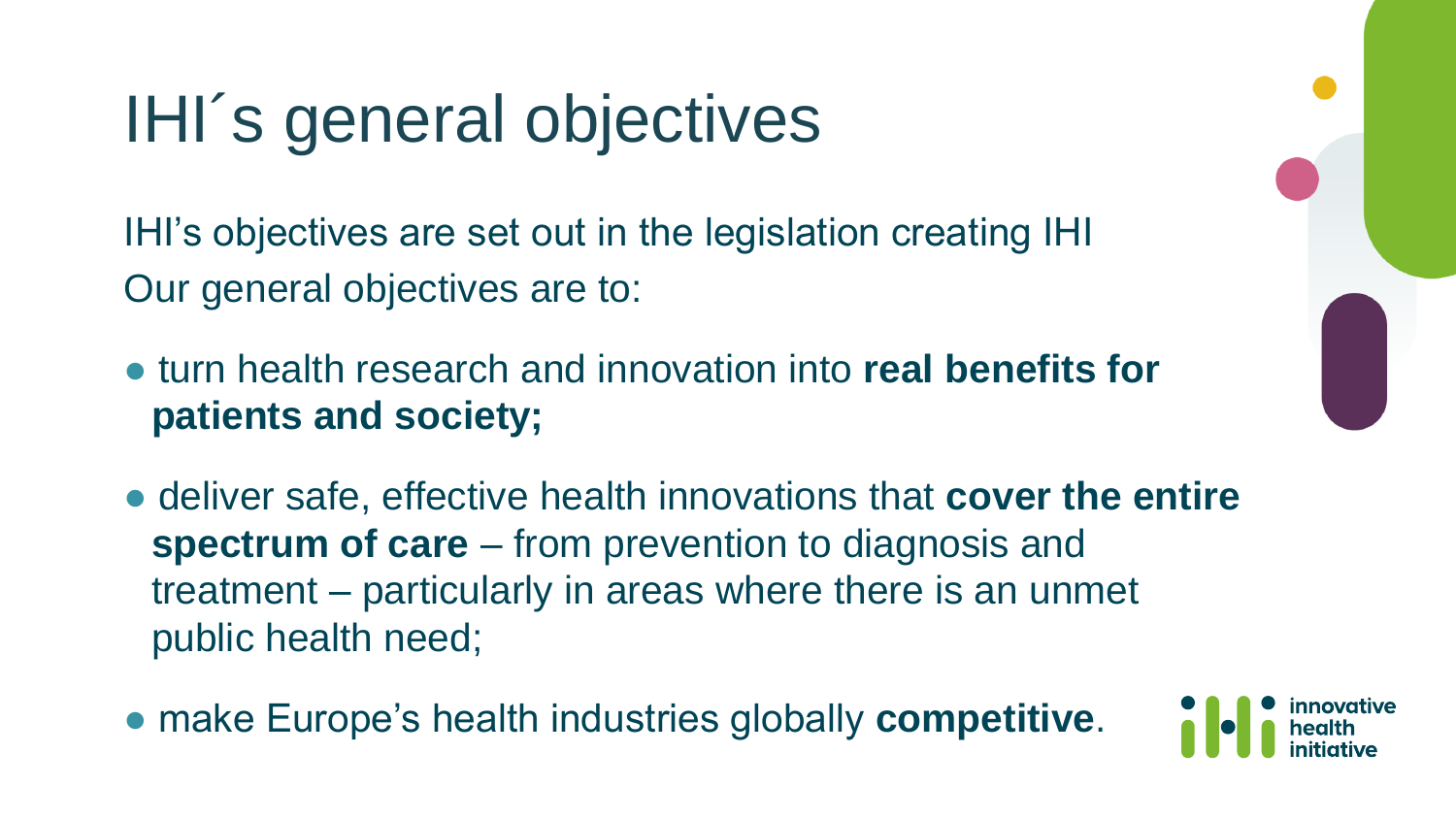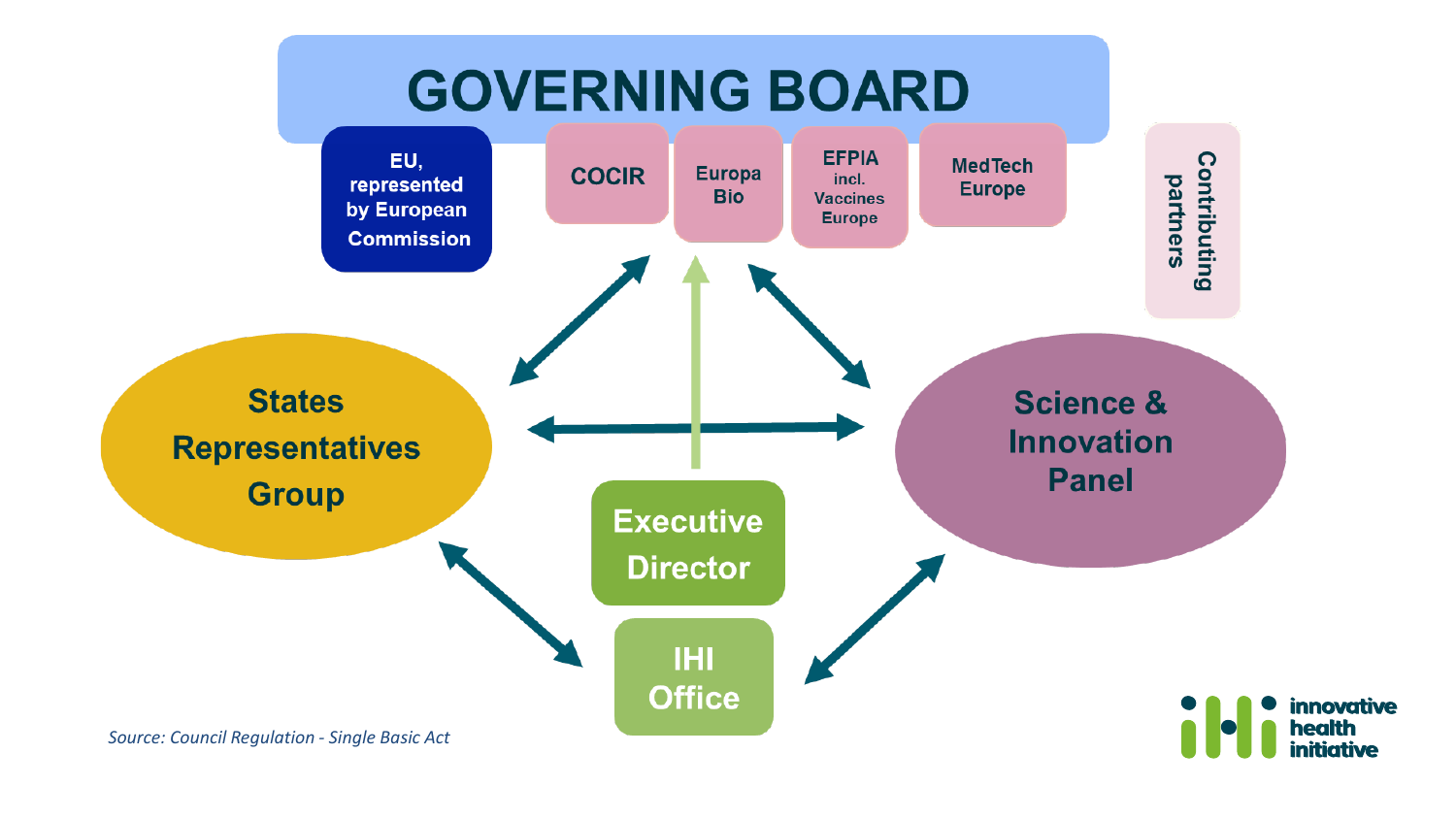## SIP composition



**ad-hoc panelists** may be invited to discuss specific subjects at given meetings

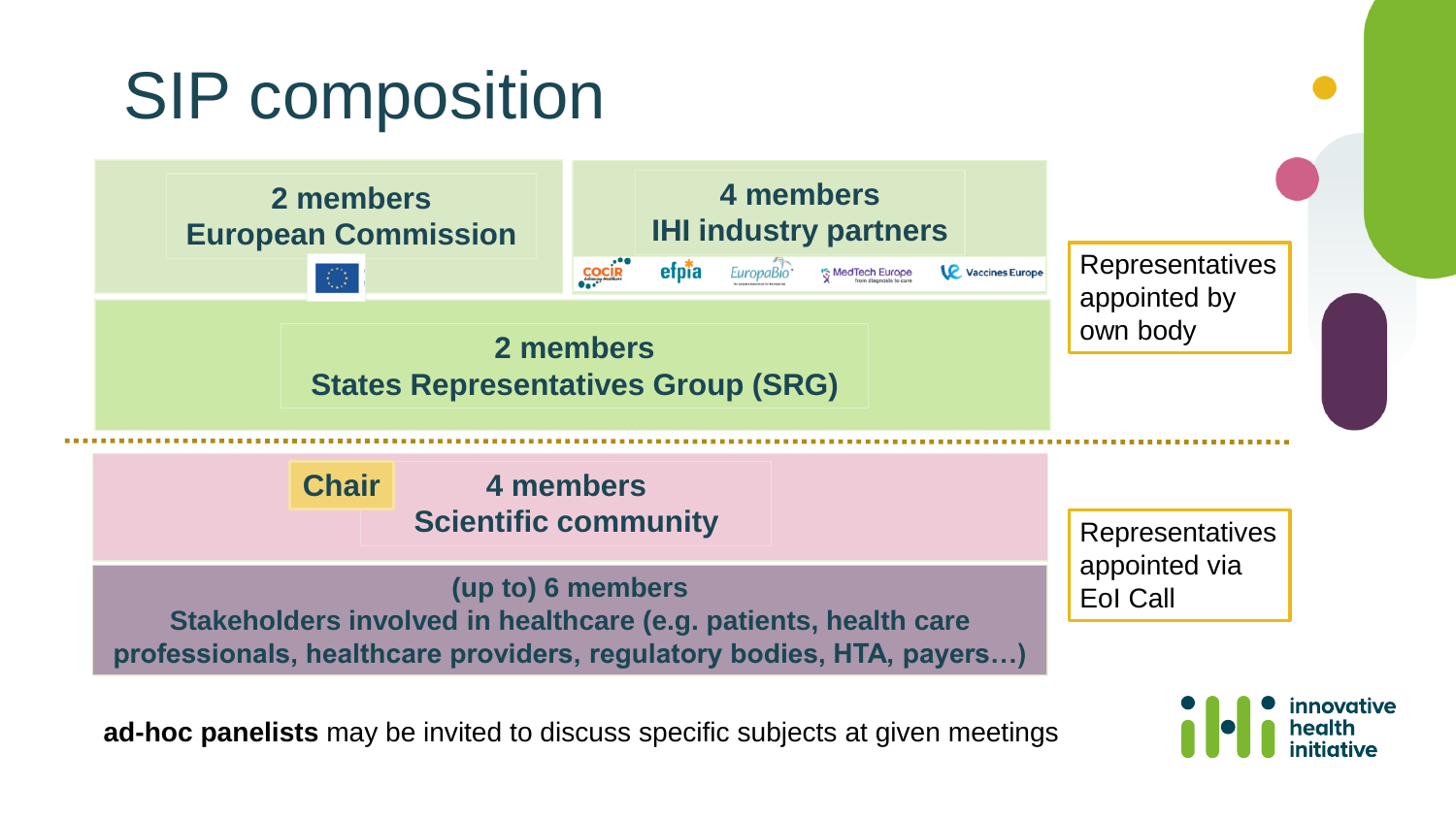## Role of the SIP

#### **The SIP will provide science-based advice to the Governing Board, on scientific and technological matters**

- IHI's draft work programmes, and in particular the draft call topics;
- updates to the SRIA;
- the planning of additional activities;
- the set-up of advisory groups focused on specific scientific priorities;
- synergies with other Horizon Europe activities, including other European partnerships, other EU and national programmes.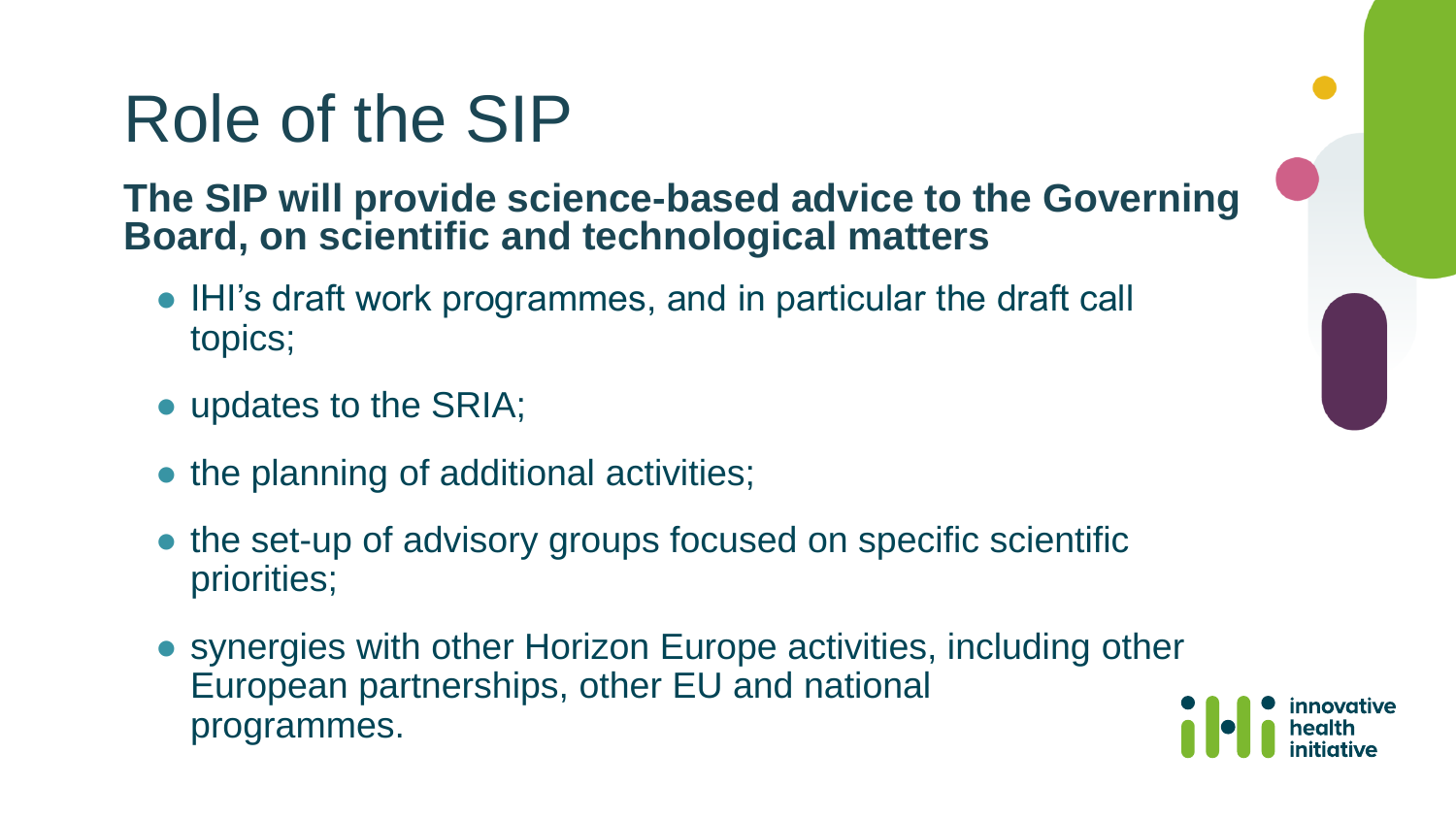#### Applying for funding

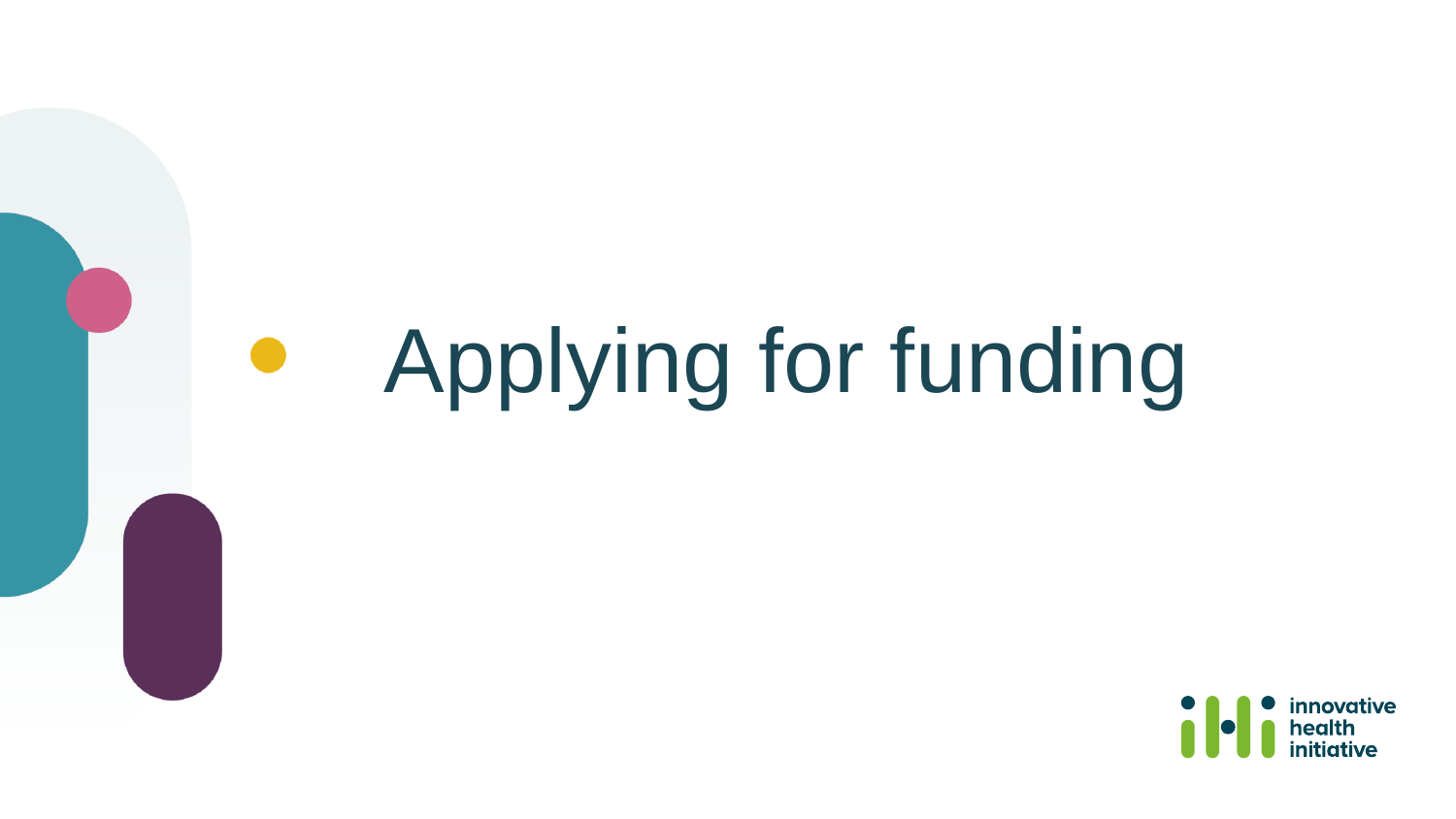## 2 types of calls for proposals **single-stage 2-stage**

- Broad topic, not specific to one single product/technology/solution
- Private Members apply simultaneously with Public Members in mixed consortia
- Due to its openness and competitive character, private members can receive funding
- Pharma companies will abstain from requesting funding
- Industry partners build consortia with public partners (like in HE regular calls)
- Proposed budgets must include at least 45% in-kind contribution (e.g., 10 mil total budget: at least 4.5 mil in-kind provided by members of founding associations)

9

- Topics and budget are determined by Private Members
- Applicant consortia of beneficiaries requesting funding submit a short proposal at stage 1
- The successful applicant consortium joins with the pre-identified industry consortium the second stage
- Private Members are not eligible for funding
- In fact, no funding will be made available for any company with annual turnover > 500M
- No requirement for applicant consortia to provide in-kind contributions in a two stage process

innovative health nitiative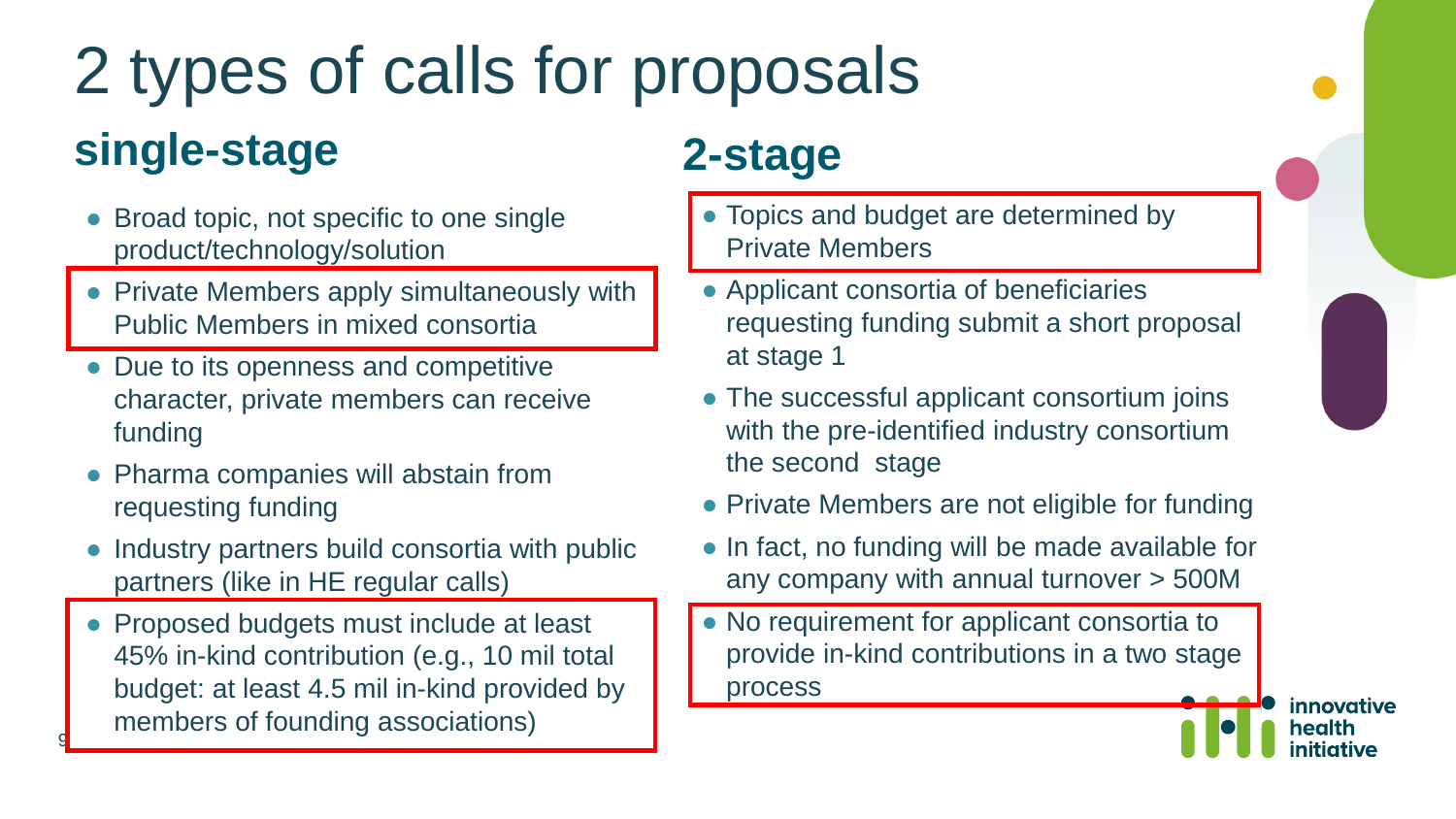# Apply to IHI calls

IHI has published on its new website indicative information on ideas that may be included in the first call for proposals.

- This first calls should be launched **by the end of Q2 2022**
- Participate in the info-days, brokerage events and webinars organised up to Call launch

Read more about the topic ideas [www.ihi.europa.eu/apply-funding/future-opportunities](http://www.ihi.europa.eu/apply-funding/future-opportunities)

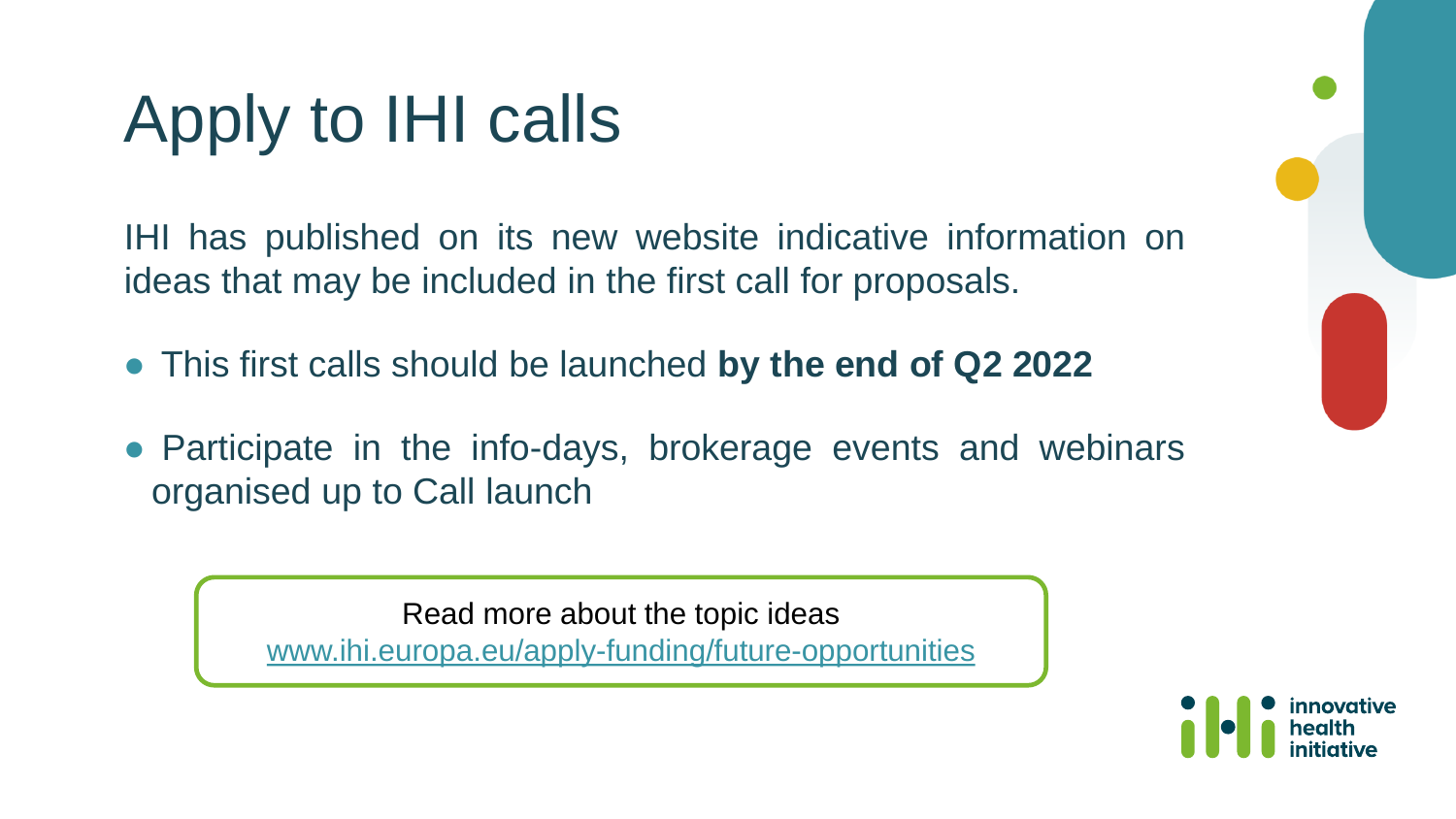## Potential future topics

#### **Call 1 – single stage**

- An innovative decision-support system for improved care pathways for patients with neurodegenerative diseases and comorbidities."
- Next generation imaging and image-guided diagnosis and therapy for cancer
- Personalised oncology: Innovative people-centred, multi-modal therapies against cancer
- Access and integration of heterogeneous health data for improved health care in diseases areas of high unmet public health need

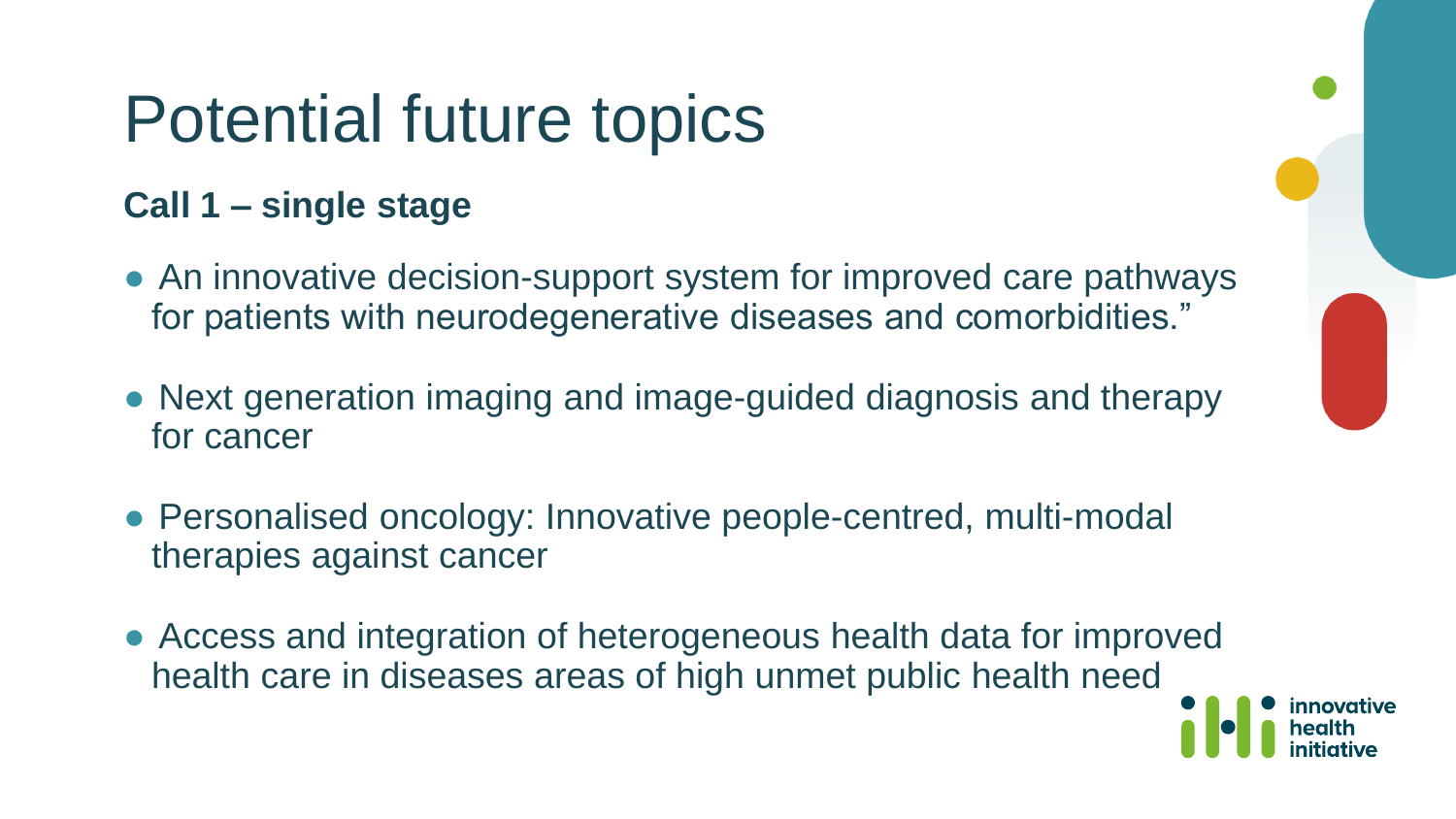## Potential future topics

#### **Call 2 – two stage**

- Cardiovascular diseases Improved prediction, prevention, diagnosis and monitoring
- Setting a harmonised methodology to promote uptake of Early Feasibility Studies for clinical and innovation excellence in the European Union

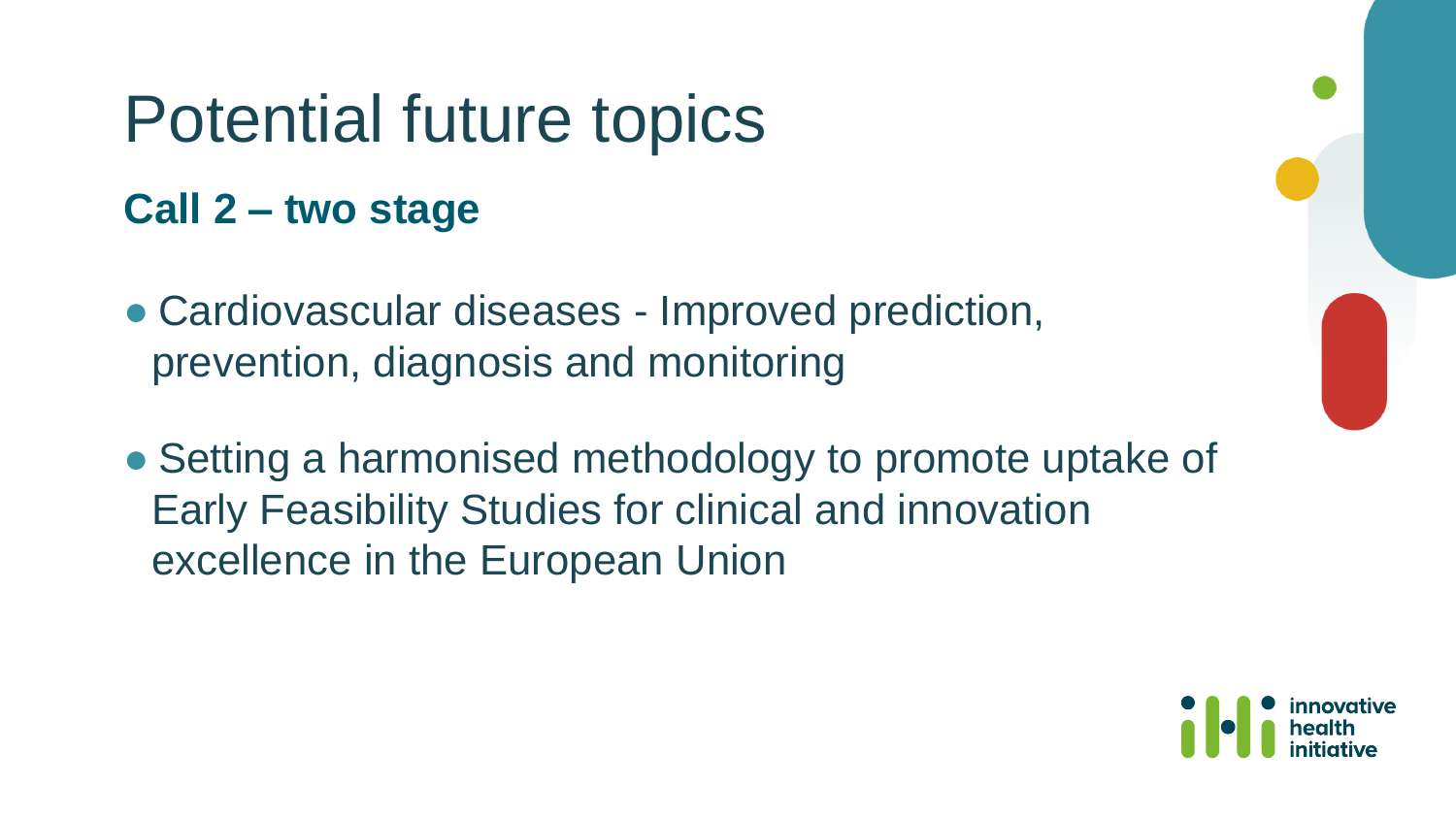### Brokerage events and information days

- Previous experience has shown that building a consortium to apply to an IHI call will probably be one of the bigger challenges that applicants face.
- Applicants with established networks have an advantage when it comes to building consortia.
- The need to broaden participation from a wider range of stakeholders will also be important.
- While IHI office has to remain impartial and cannot support the formation of a particular consortium, we will organise brokerage events and info-days to facilitate the networking and building of consortia.

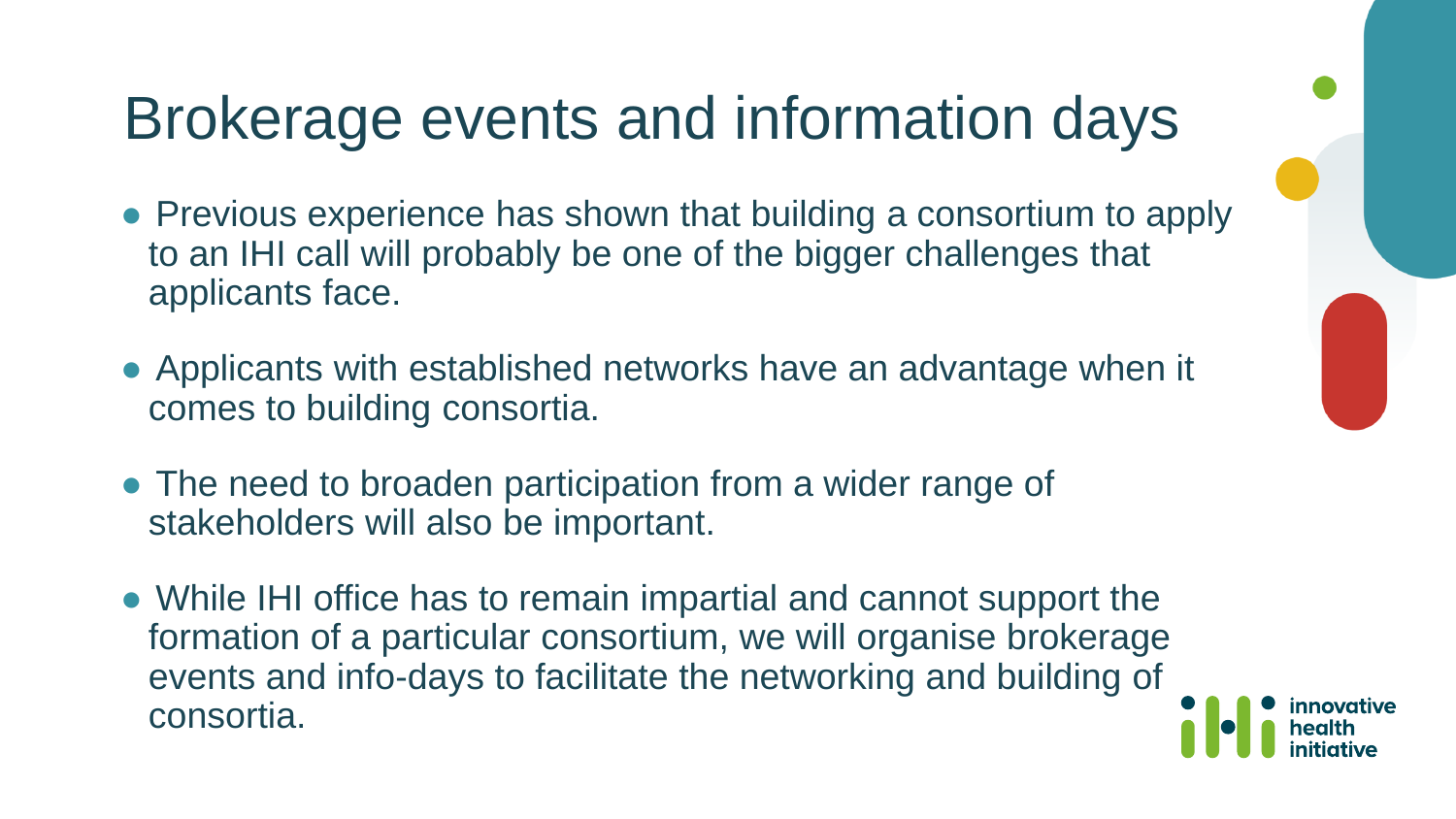## Brokerage event



For more information:<https://bit.ly/IHI-brokerage>

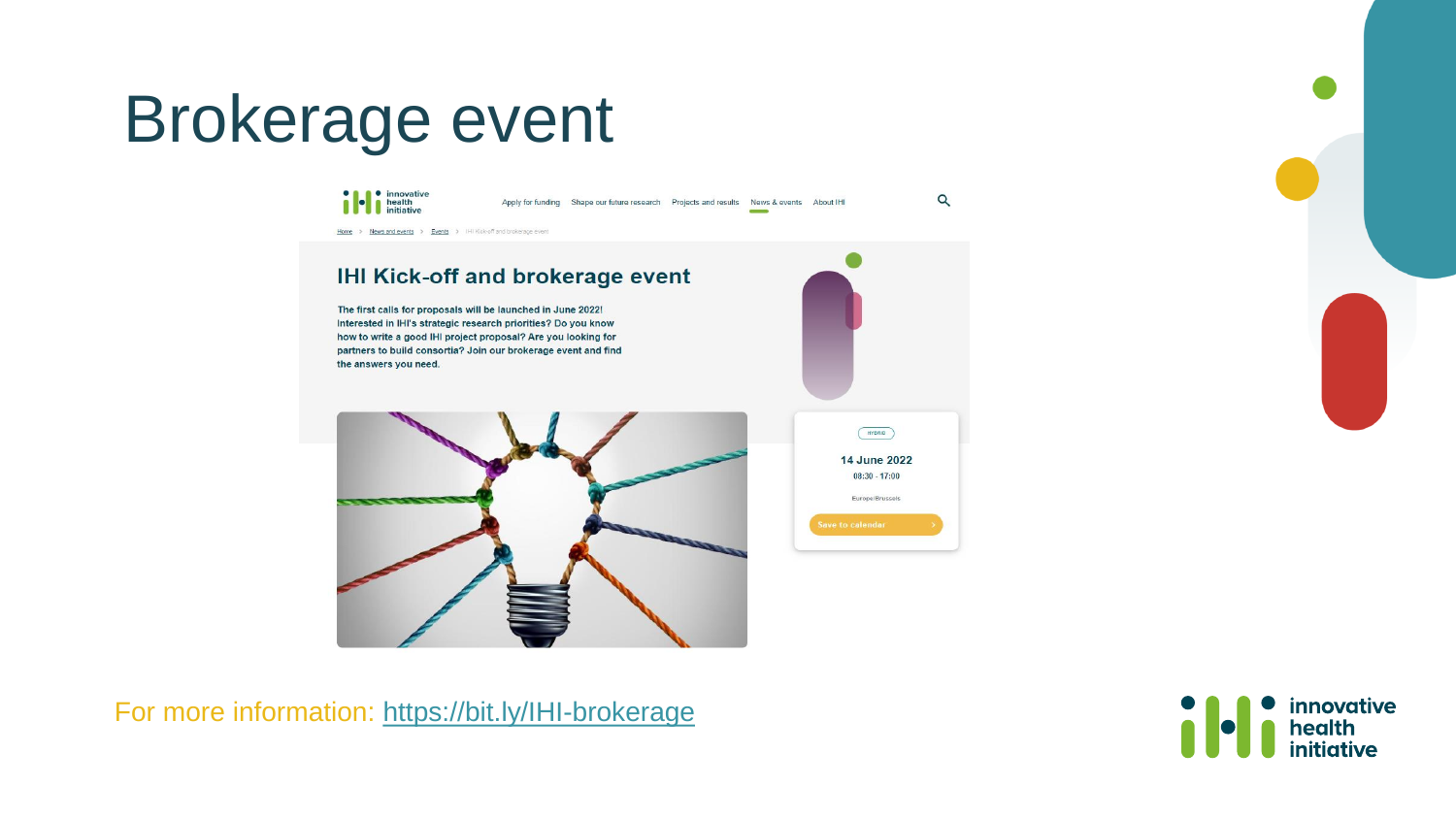## Stay in touch

· innovative health initiative

Apply for funding Shape our future research Projects and results News & events About IHI

**Apply for funding More** 

Find out about our potential future call themes

Why apply for IHI funding? >

How to find partners for your consortium

#### **Innovative Health Initiative**

We are an EU public-private partnership funding health research and innovation

More  $\rightarrow$ 

**Shape our future** research

**Apply to be our next Executive Director** (deadline: 14 March)

Become a contributing partner >

#### **ihi.europa.eu**

 $\alpha$ 

innovative health initiative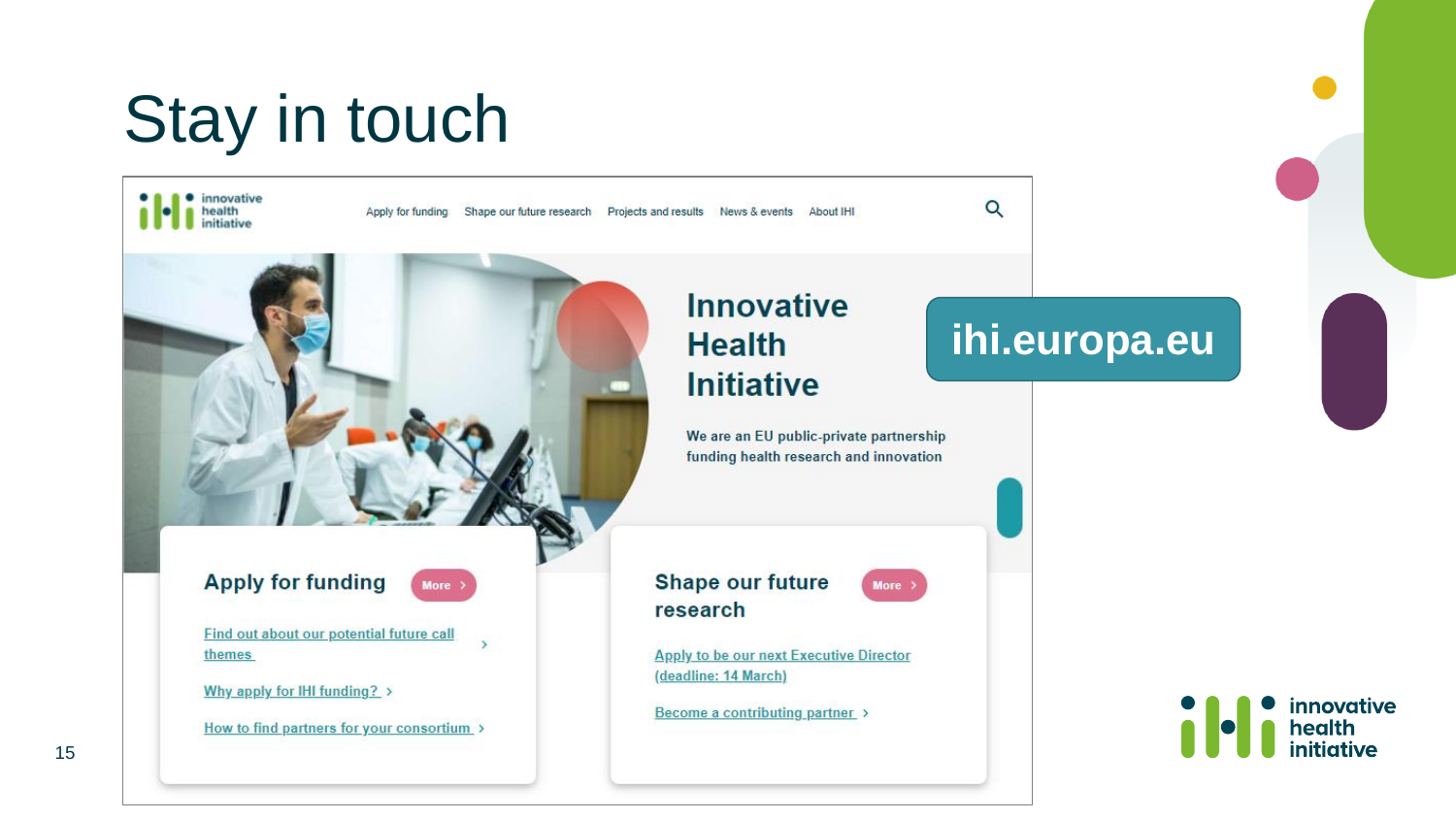# Stay in touch

- Sign up for our monthly newsletter: [www.ihi.europa.eu/news-events/newsletter](https://www.ihi.europa.eu/news-events/newsletter)
- Follow us on Twitter: [@IHI\\_Europe](https://twitter.com/IHIEurope)
- Follow us on LinkedIn: [Innovative Health Initiative \(IHI\)](https://www.linkedin.com/company/innovative-health-initiative/)
- Questions? E-mail us: [infodesk@ihi.europa.eu](mailto:infodesk@ihi.europa.eu)